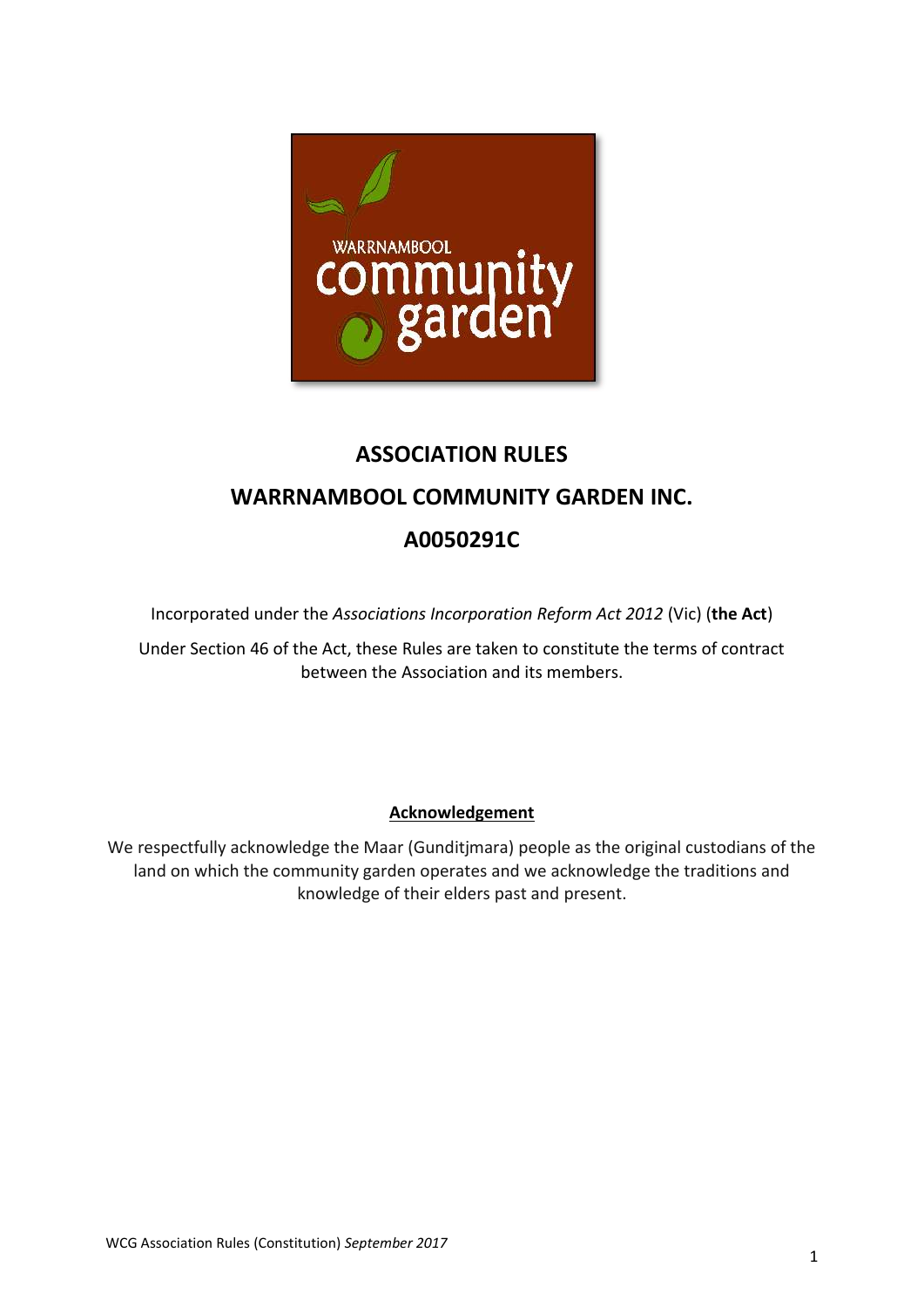### **The Association**

- 1. The name of the Association is Warrnambool Community Garden Inc. (**the Association**)
- 2. The purposes of the Association are:
	- a. Develop and maintain a community garden and promote sustainable living in Warrnambool.
	- b. Cultivate a productive, beautiful and financially sustainable community garden.
	- c. Support other community gardens in the region.
	- d. Use organic and sustainable gardening techniques, based on permaculture principles.
	- e. Strive to include all members of the community in its activities, including individuals of diverse ethnic or cultural backgrounds, religion, age, relative ability or economic circumstances.
	- f. Welcome all members and visitors into the garden, providing them with opportunities to use and enjoy the garden.
	- g. Make the garden available as a place for community feasts, events and celebrations.
	- h. Foster opportunities for different generations and cultures to work together, support and learn from each other.
	- i. Introduce children to the joy of gardening and community.
	- j. Integrate the arts and foster creativity.
	- k. Promote gardening as a means of achieving good health and wellbeing.
	- l. Create opportunities for research, formal and informal learning about gardening, sustainability, healthy foods and co-operative endeavours.
	- m. Contribute to the preservation and improvement of Warrnambool's natural environment.
	- n. Respect and work in harmony with each other and nature.
	- o. Preserve and enhance the biodiversity of indigenous habitat and species.
	- p. Protect and enhance the genetic diversity of our food.
	- q. Advocate for the values expressed in this statement of purpose. (**the Purposes**)
- 3. Subject to the Act, the Association has power to do all things that help it to achieve these Purposes.
- 4. The Association and its Committee may only exercise their powers and use the income and assets of the Association for the Purposes of the Association.

#### **Financial year**

5. The financial year of the Association starts on 1st July of each year.

#### **Members**

- 6. Anyone who supports the Purposes of the Association can apply to join the Association as a member.
- 7. The Committee can set or change membership fees and annual subscription fees for members. Changes to the amount must be approved by members at a general meeting.
- 8. A person can apply to join the Association by completing the Association's Membership Application Form and, if the application is approved by the Committee, paying the applicable membership fee.
- 9. The Committee can approve or reject an application to join the Association. If the Committee rejects an application, it is not required to give reasons for that decision, but it must return any membership fees paid and write to the person to tell them their application has been rejected.
- 10. A person becomes a member when: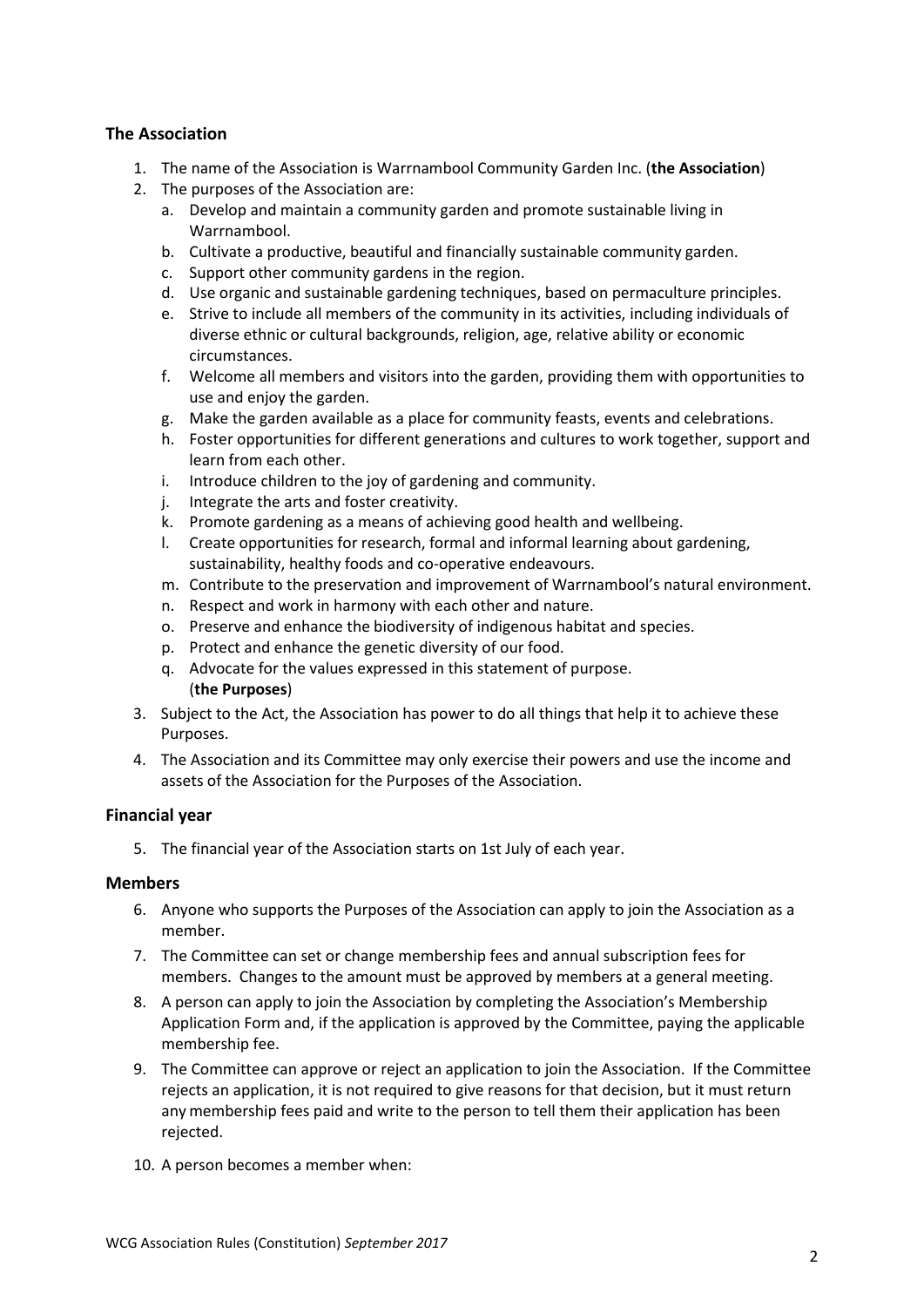- a. the Committee has approved their application to join the Association
- b. the Association has received the person's membership fee (if any), and
- c. the Secretary has entered the person's name, address, type of membership and date they became a member on the members register.

The Association must inform the person when their membership has started, and if they have to pay any annual subscription fee (which will be calculated in proportion to the remaining financial year at the time they become a member). This is based on a 50% pro rata discount if the member joins in the second half of the membership period. That fee (if any) must be paid within 28 days.

11. Members can choose to stop being a member of the Association at any time by writing to the Secretary. The Association will not refund any membership, subscription or plot fees already paid.

If a person ceases to be a member of the Association, the Secretary must, as soon as practicable, enter the date the person ceased to be a member in the members register. Note that cessation of membership may only be known at the time of general renewal update after the AGM.

- 12. Members must pay the annual subscription fee (if any) within one month of being asked. If a member does not pay in time, their membership will be suspended (when membership is suspended, a member cannot exercise their members' rights such as voting at the Annual General Meeting (**AGM**)).
- 13. Members have rights and liabilities as set out in the Act and in these rules. Each member's liability is limited to the membership and annual subscription fees (if any).

#### **General rights of members**

- 14. A member of the Association who is entitled to vote has the right:
	- a. to receive notice of general meetings and of proposed special resolutions in the manner and time prescribed by these Rules;
	- b. to submit items of business for consideration at a general meeting;
	- c. to attend and be heard at general meetings; and
	- d. to vote at a general meeting

Any single member is entitled to vote on the basis of one vote per membership type, with the exception of family membership type, where 2 adults are entered on the register, both are entitled to vote.

#### **Members' access to documents**

- 15. A member may, subject to rules 17 to 19, inspect the rules of the Association, general meeting minutes, relevant documents (as defined in the Act) and the members register at a reasonable time.
- 16. A member can write to the Secretary asking for copies of these documents. The decision to provide copies is at the discretion of the Committee. The Secretary can charge a reasonable fee for providing copies.
- 17. The Secretary can refuse a request to inspect or get copies of relevant documents, or provide only limited access, if the documents contain confidential, personal, employment, commercial or legal matters, or if granting the request would breach a law or may cause damage or harm to the Association.
- 18. The Committee agrees that the Secretary will email a copy of the Committee meeting minutes to Committee members once completed and at the committee's discretion to all members of the Association.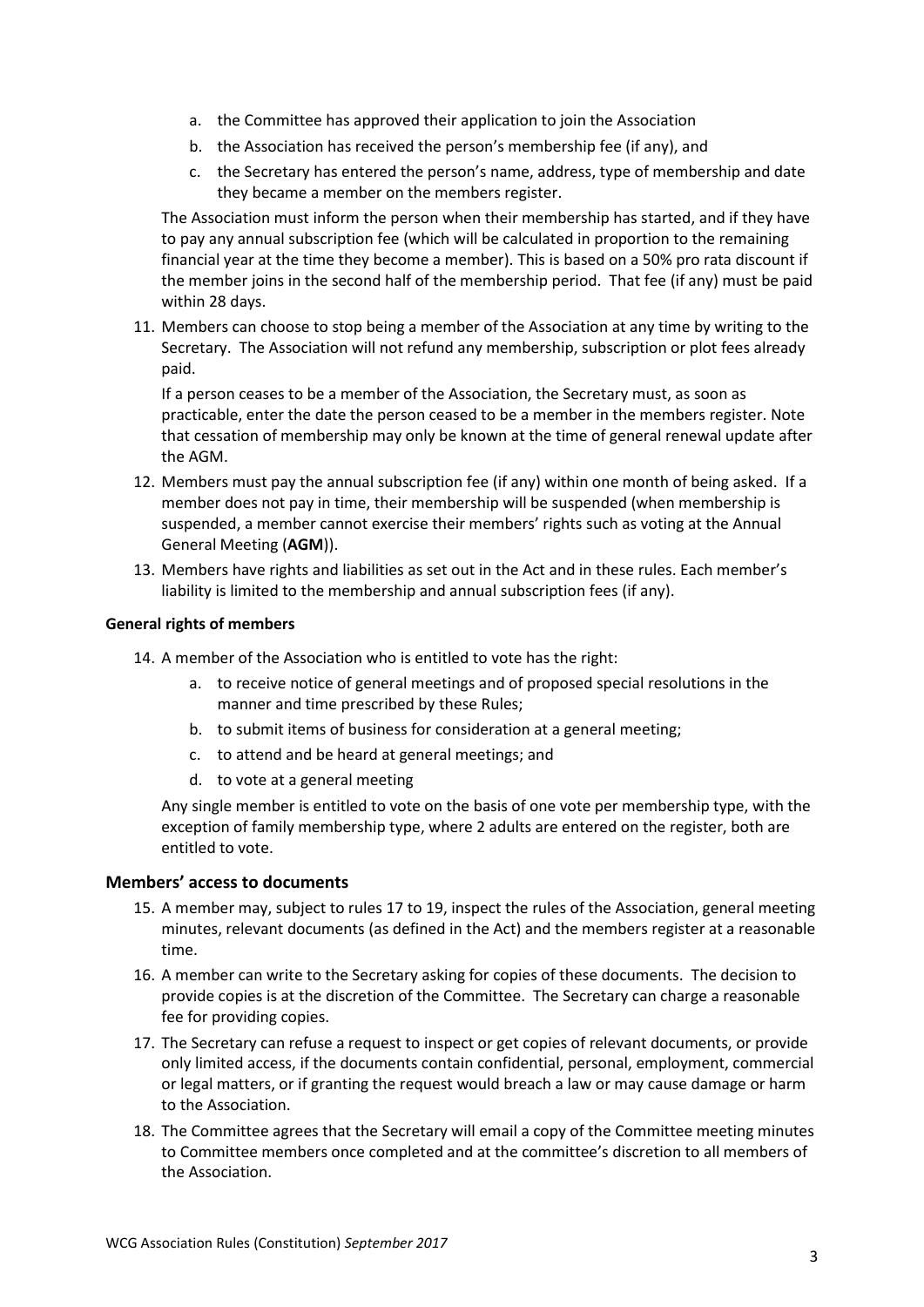19. Members can write to the Secretary to ask that the Secretary restrict access to their details on the members register if they have special circumstances. The Secretary will decide if there are special circumstances, and will write to the member outlining their decision.

#### **The Committee**

- 20. The Association is governed by a management committee (the **Committee**) that is made up of committee members (**Committee Members**).
- 21. The Committee can exercise all powers and functions of the Association (consistently with these Rules and the Act), except for powers and functions that the members are required to exercise at a general meeting (under these Rules or the Act).
- 22. The Committee can delegate any of its powers and functions to a committee member, a subcommittee, a staff member or a member other than the power of delegation or a duty imposed by the Act. The delegation must be in writing and can be revoked by the committee in writing.
- 23. The Committee is made up of the following roles:
	- a. The Convenor
	- b. The Deputy Convenor
	- c. The Treasurer
	- d. The Secretary

(these are the **Officers**)

- e. Up to 5 (five) Ordinary Committee Members.
- 24. Committee Members are elected by members of the Association at the AGM by nomination and by ballot if nominations received exceed the positions available.
- 25. At the first Committee meeting after each AGM, the Committee will elect Committee Members to any vacant positions.
- 26. The Secretary must be over 18 years of age, and live in Australia.
- 27. If the Secretary stops living in Australia, they cannot remain the Secretary.
- 28. If the Secretary stops being the Secretary, the Committee must appoint a new Secretary within 14 days.
- 29. Each Committee Member finishes their time on the Committee (term) at the next AGM after they were appointed, but they can be elected again.
- 30. A member can nominate to be on the Committee by writing to the Secretary, and another member must support their nomination in writing. The supported nomination must be received at least 1 day before the AGM.
- 31. If the number of members nominated to be Committee Members is equal to the number of Committee Members, the AGM Chair may declare the positions filled without holding a ballot.
- 32. [If the number of applicants for the Committee is less than the number of positions, other members of the Association can nominate themselves at the AGM.]
- 33. A Committee Member stops being on the Committee if they:
	- a. resign, by writing to the Committee or the Secretary
	- b. are removed by a special resolution of members of the Association
	- c. become insolvent (as the term is used in the *Corporations Act 2001*)
	- d. become a represented person (under the *Guardianship and Administration Act 1986*), or
	- e. die.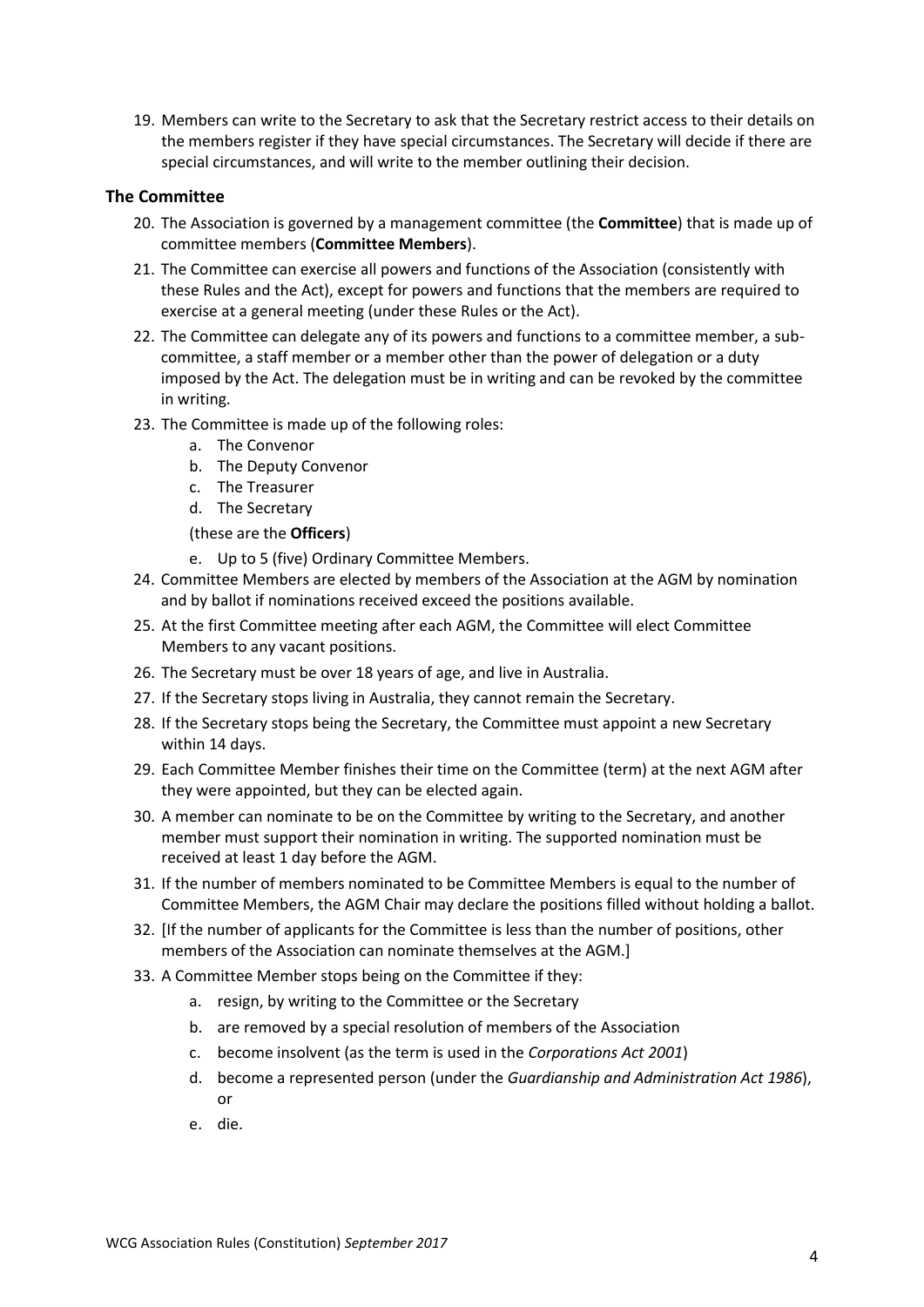- 34. If a Committee Member stops being on the Committee before the end of their term in accordance with rule 33, the Committee can temporarily appoint a member of the Association to fill the vacancy on the Committee until the next AGM.
- 35. Among its other responsibilities, the Committee is responsible for making sure that:
	- a. accurate minutes of general meetings and Committee meetings of the Association are made and kept, and
	- b. all records, securities and relevant documents of the Association are kept properly.

#### **Committee Meetings**

- 36. The Secretary must give 7 days' notice of a Committee meeting to Committee Members unless the meeting is an urgent meeting. At an urgent meeting, only the issues for which the meeting was called can be considered.
- 37. The Committee can decide how often it meets.
- 38. Committee Members may attend meetings through technology (such as phone or video conferencing) so long as everyone can hear and be heard at the same time.
- 39. The Chair of Committee Meetings is the Convenor, or if the Convenor cannot attend, the Deputy Convenor, and if the Convenor and Deputy Convenor cannot attend, the Committee Members can choose who will be Chair for that meeting.
- 40. If a vote of the Committee is tied, the Chair of the meeting has the deciding vote.
- 41. The majority (more than half) of Committee Members must be present (either in person or through the use of technology) for the meeting to be validly held (the quorum).

#### **General Meetings**

- 42. The Association must hold an AGM within five months of the end of the Association's financial year.
- 43. The ordinary business of the AGM is to confirm the minutes of the previous AGM, receive reports and statements on the previous financial year, set membership fees and elect Committee Members. The notice of AGM must include any special business or motions to be considered.
- 44. The Committee or a group of at least 10% of all members may call a Special General Meeting.
- 45. At least 10% of the members (a quorum) must be present at a general meeting (either in person or through the use of technology for the meeting to be held.
- 46. Members may not vote by proxy at general meetings.
- 47. Notice of general meetings must be provided to members at least 21 days before the meeting in writing to each member's postal or email address listed on the members register (in the case of email addresses, so long as the email address was provided for receiving notices).
- 48. Notices of general meetings must include proposed matters to be dealt with at that meeting.
- 49. The Chair of a general meeting will be the Convenor, or if the Convenor is not in attendance, the Deputy Convenor, or if the Convenor and Deputy Convenor are not in attendance, the members at the meeting can choose another Committee Member to be Chair.
- 50. Votes may be held by a show of hands or written ballot, or another method determined by the Chair that is fair and reasonable in the circumstances. If a vote is held initially by show of hands, any member may request a vote be held again by written ballot.
- 51. If a vote of the members is tied, the Chair of the meeting has the deciding vote.
- 52. The Chair may adjourn the meeting if there are not enough members at the meeting (see rule 45) within 30 minutes of the meeting time, or if there is not enough time at a meeting to address all business. A new notice must be sent to members before the adjourned meeting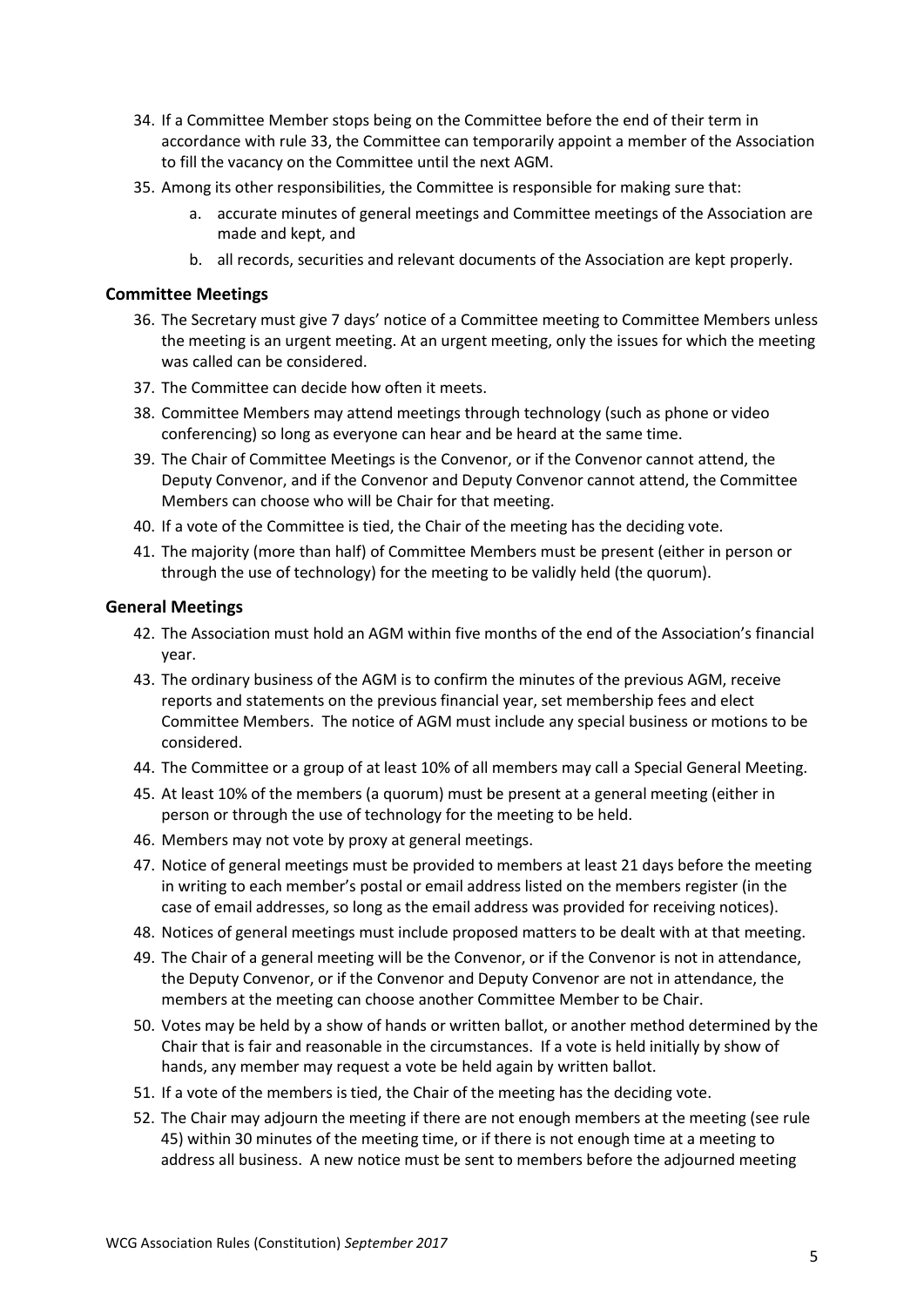(but does not have to comply with time for notice requirements, unless the adjourned meeting is more than 21 days after the original meeting date).

#### **Grievance disputes**

- 53. If there is a dispute between a member and another member, a member and the Association, or a member and the Committee, the parties involved must first attempt to resolve the dispute between themselves for at least 14 days from the date the dispute is known to all parties involved.
- 54. If the dispute cannot be resolved between the people involved, the following grievance procedure must be followed:
	- a. the party with a grievance must write to the Association and any other people affected, and explain what they are unhappy about
	- b. the Committee must appoint an unbiased mediator to hear from all the parties involved and try to find a solution. The Committee must give the people involved reasonable notice of the time and place of the hearing
	- c. at the hearing, each party must have an opportunity to be heard and agrees to do their best to resolve the dispute, and
	- d. if the parties cannot resolve the dispute with the assistance of the mediator, then an unbiased decision-maker must determine the outcome of the dispute.

#### **Disciplining members**

- 55. The Committee can discipline a member of the Association if it considers the member has breached these Rules or if the member's behaviour is causing (or has caused) damage or harm to the Association.
- 56. The Committee must write to the member to tell them why disciplinary action is proposed to be taken.
- 57. The Committee must arrange a disciplinary procedure that meets these requirements:
	- a. the outcome must be determined by an unbiased decision-maker
	- b. the member must have opportunity to be heard, and
	- c. the disciplinary procedure must be completed as soon as reasonably practicable.
- 58. The outcome of a disciplinary procedure can be that the member must leave the Association, for a period of time or indefinitely. The Association cannot fine a member.

#### **Funds**

- 59. The Association must not distribute funds, income or assets to members except as reasonable compensation for services provided or expenses incurred on behalf of the organisation.
- 60. The Association may derive or generate funds from membership and annual subscription fees, donations, grants, fundraising, interests, and any other sources approved by the Committee that are consistent with furthering the Association's Purposes.
- 61. Cheques, EFT transfers or cash payments made from the Association's funds must be authorised by two members of the Committee.
- 62. Financial records must be kept and stored for 5 years, and in accordance with any other applicable laws.
- 63. The Association does not have a common seal.

#### **Alteration of rules**

64. These Rules may be changed, added to, or replaced by special resolution of the Association's members at a special general meeting. To pass a special resolution, 75% of votes cast by members present at a meeting and eligible to vote must be in favour of the resolution.